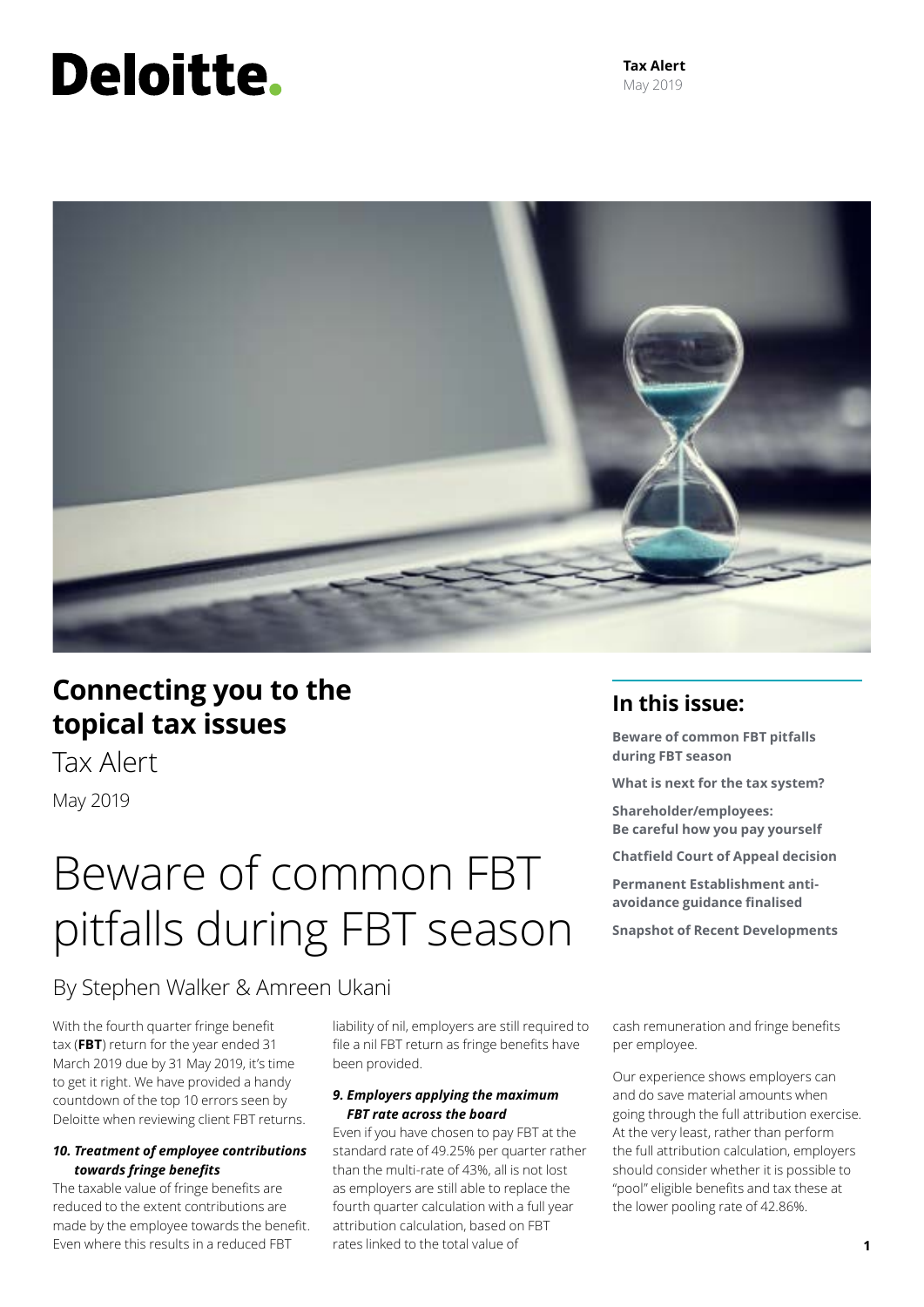#### *8. GST Inclusive Employee Benefits*

All fringe benefits need to be calculated on a GST inclusive basis. Therefore when calculating FBT, it is important to ensure that the cost base for each benefit is correct. This means not only ensuring that the original cost is correct, but also that the GST component has been accounted for. If you are relying on a general ledger amount to determine the taxable benefit, remember it will be a GST exclusive amount and will need to be grossed up for GST if applicable.

### *7. FBT vs PAYE vs Entertainment*

There is often confusion about whether something is subject to PAYE or FBT, and how the FBT regime interacts with the entertainment rules. If in doubt, seek help from your friendly Deloitte tax advisor.

### *6. Income protection insurance – not subject to FBT*

Employer contributions to income protection insurance premiums are not considered fringe benefits as any policy payments made to employees as a result of a claim will be assessable income to the employee. Contributions are therefore deductible to employers as an employee related cost.

### *5. Insurance premiums – subject to FBT or PAYE?*

Where an insurance policy is taken out by an employee, but the employer pays the premiums on the employee's behalf, the premiums should be subject to PAYE. FBT will not apply because the policy, and the obligation to make payment under the policy, belongs to the employee. Where the insurance policy is taken out by the employer for the benefit of the employee, premium amounts paid by the employer should be subject to FBT.

### *4. Annual filing threshold*

Small employers have the option of filing FBT returns annually. The threshold for filing an annual return is where an employer's total gross PAYE and ESCT contributions for the previous year were less than \$1,000,000. However in order to file annually an election needs to be made with Inland Revenue. A common error we see is that elections are not made or renewed by the 30 June deadline (or the end of the first quarter of the FBT year in

which fringe benefits arise). If an election has not been made by this date, a small employer that has already registered as an employer with Inland Revenue before 30 June 2019 will still be required to prepare quarterly returns for the 2020 FBT year, even if they have not yet registered for FBT.

### *3. Applying the de-minimis exemption for unclassified benefits*

Unclassified benefits are exempt from FBT where the taxable value of the benefit provided to each employee is \$300 or less per quarter per employee and the total taxable value of all unclassified benefits provided by the employer over the past 4 quarters is \$22,500 or less. This calculation is a rolling quarterly calculation and includes the current quarter. In practice we find this opportunity is missed completely or the rolling quarterly calculation of the threshold is not done correctly.

Further, these threshold figures apply across all associated entities and not just on an entity-by-entity basis (i.e. if together two companies in the group exceed the \$22,500 threshold, then both companies are unable to make use of this exemption, even if one of them is under the threshold in isolation). A risk arises where one group company does not review the availability of the de-minimis exemption in the context of the total value of all unclassified benefits provided across the group. This is a particular risk where there is limited or no information sharing between entities.

### *2. Motor Vehicles – the calculation of exempt days*

Recent guidance issued by Inland Revenue concerning the claiming of exempt days means that the days where an employee drives to the airport and returns from the airport are no longer counted as exempt days, nor are days where the employee is away on holiday without the vehicle. Inland Revenue's view is that the vehicle is still being made available for private use on these days and so an FBT liability arises. We often see clients still treating these days as FBT exempt. In addition, where the calculation of taxable value is being performed manually in excel, we often find errors in the calculation. It pays to get the calculation reviewed by your friendly Deloitte tax advisor to ensure it is correct,

or better still, talk to us about potential FBT return software solutions that might be more suitable.

### *1. Motor Vehicles – Work related vehicle (WRV) exclusion*

Not all business vehicles are work-related vehicles for FBT purposes. To qualify, the vehicle will generally have to be a ute, van or a truck that isn't principally designed to carry passengers. It also needs to be permanently and prominently sign-written with the company logo. The WRV exclusion can only apply when the employee is required to take a WRV home for business reasons and when they do so, private use of the vehicle, other than incidental private use on the journey to and from home, is prohibited. The operation of the exemption is also dependent on checks being undertaken and record-keeping to establish that a vehicle is not being made available for private use. A material shortfall in FBT can arise where WRVs have not been subject to FBT and they fail to meet all of the WRV requirements.

Hopefully the above is useful 'food for thought', but if you have any questions or concerns regarding your upcoming FBT return, please don't hesitate to contact us.



**Stephen Walker Associate Director**  Tel: +64 9 303 0892 Email: stewalker@deloitte.co.nz



**Amreen Ukani Senior Consultant** Tel: +64 9 952 4204 Email: aukani@deloitte.co.nz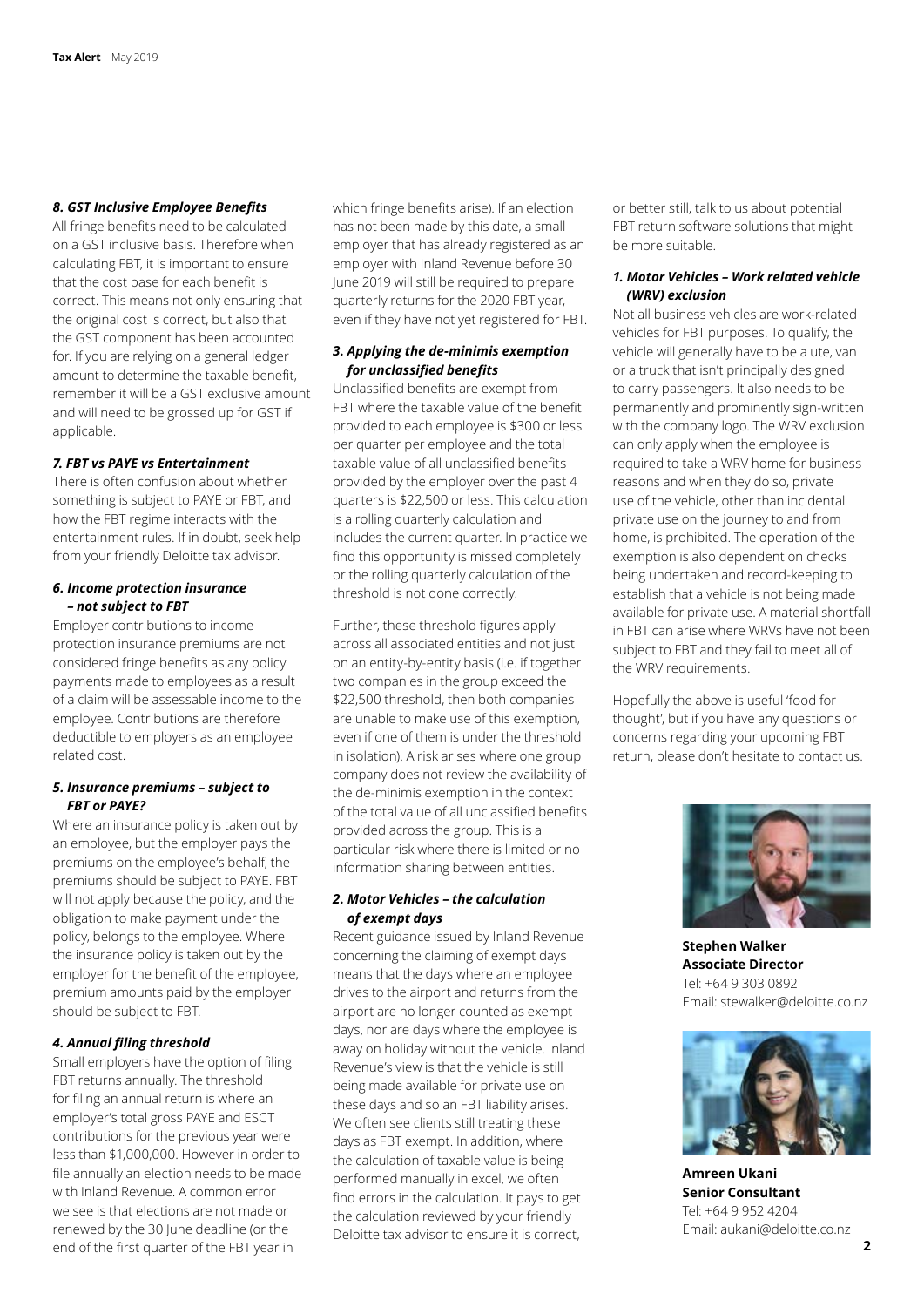### What is next for the tax system?

By Robyn Walker



On 17 April 2019, the New Zealand government [announced](http://taxpolicy.ird.govt.nz/news/2019-04-17-government-responds-twg-recommendations) the decisions it had made on the 99 recommendations of the Tax Working Group (TWG). At the heart of the TWG recommendations was the introduction of a capital gains tax (CGT), with the government categorically ruling this recommendation out.

With the central pillar of the TWG recommendations ruled out, some commentators have been quick to label the whole TWG process as a waste of time and money. However this is not the case, as we are still left with valuable insights as to the health of the tax system and areas for improvement (outside of CGT). Even the work on a CGT is not wasted, as the report provides a real insight into the extent and complexity of the issues that a CGT would have to address, which would be useful reading for anyone that may, at some future time, raise the CTG question again.

More importantly, however, is that outside of the CGT question the TWG had made a wide range of recommendations, and we are fortunate that the government has been very decisive in responding to all of the recommendations. We now have a clear view on what is or is not expected to progress and now we will likely see a bit of jostling for prioritisation of the remaining recommendations. Obviously without a new major revenue source, the ability to introduce tax cuts, concessions, or improvements with a significant fiscal cost is impeded.

### **What are we likely to see progressing in the near term?**

Of the TWG recommendations, the government put them into five buckets:

1. Endorse the TWG recommendation – essentially these were things where the TWG said something was working well already; i.e. no change required

- 2. Agree nothing further needs to be done
- 3. Note that work is already underway these are things where perhaps there was an overlap with existing policy work or where work had begun to progress regardless of the TWG outcome
- 4. Consider for work programme these are things that will be considered when developing the next tax policy work programme in mid-2019, or the work programme of other government agency
- 5. Consider as a high priority for work programme – these are the things that we may be more likely to see included on the work programme

Of these categories, we would expect to see work continue on items in 3, expect work to start on items in 5, and hope to see work on items in 4 but perhaps on a longer time horizon.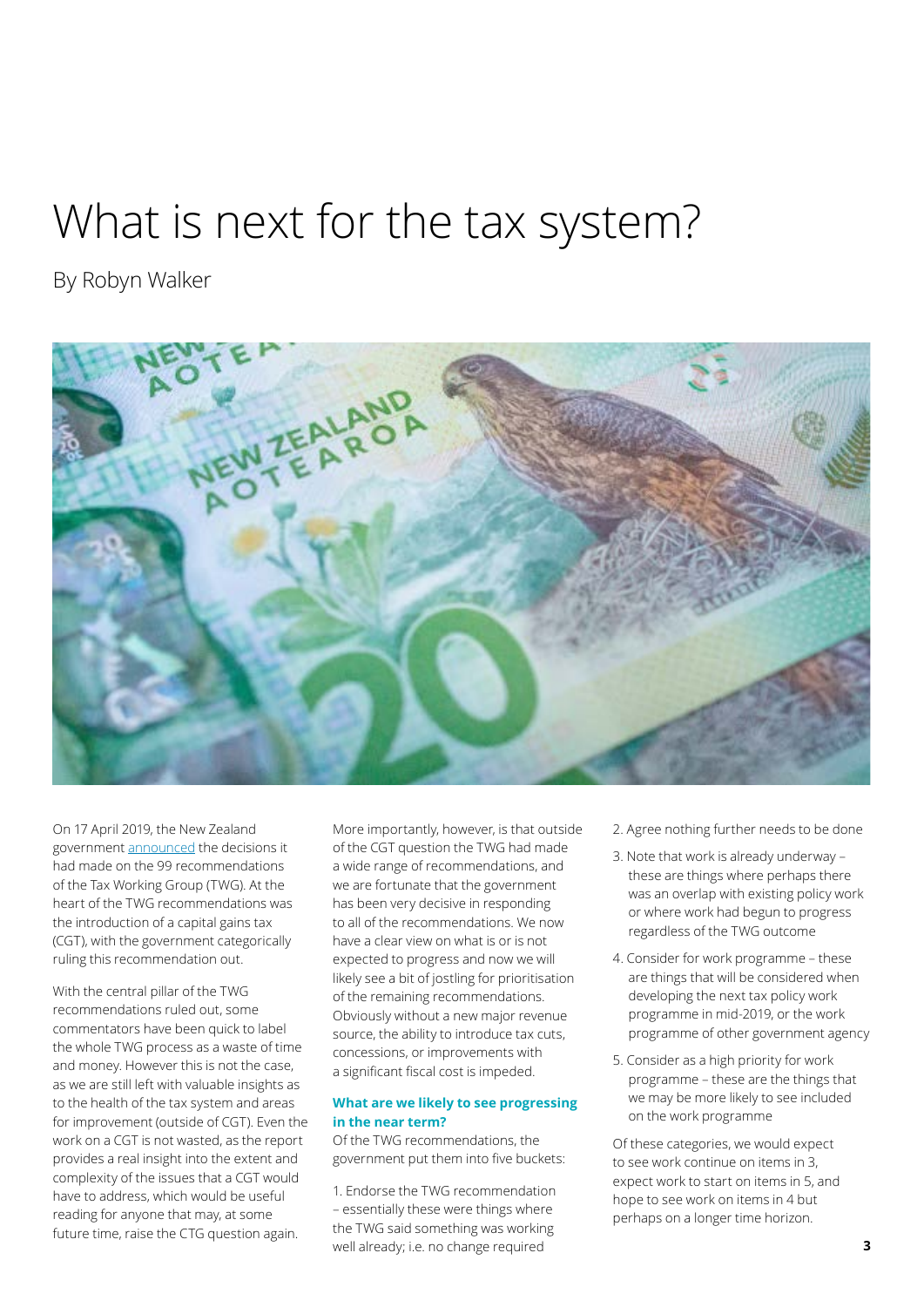

So what falls in each bucket? We outline below some of the key items. The full set of recommendations is available on the Inland Revenue [website.](http://taxpolicy.ird.govt.nz/sites/default/files/news/2019-04-17-news-twg-govt-response.pdf)

### **Items that will continue to be worked on**

- **•** A large number of items under environmental and ecological outcomes are already under active consideration by non-tax agencies
- **•** Ensuring international tax rules are taxing multinationals appropriately, including participating in OECD discussions and consulting on digital services tax (a consultation document is expected in May)
- **•** Work to ensure that self-employed workers are aware of, and complying with, tax obligations, and work on extending withholding taxes in order to increase compliance
- **•** A review of charities and non-profit organisations

### **Items to consider as high priority for the tax policy work programme**

- **•** Allowing deductions in some form for seismic strengthening work
- **•** Developing a regime that encourages investment into nationally-significant infrastructure projects
- **•** A review of loss-trading
- **•** Tightening rules around closely-held companies, including where tax debts are owed
- **•** Consider taxing vacant land held by land-bankers; this would be a local government initiative rather than central government
- **•** Repeal aspects of the land sale rules that negatively impact on land supply
- **•** Increase IRD number disclosure requirements when selling any residential property

### **Items to consider for the tax policy work programme**

- **•** An exemption from fringe benefit tax for public transport
- **•** A review of specific concessions for farming, forestry and petroleum mining to ensure there are not concessions for activities that harm natural capital and to consider concessions that could enhance natural capital
- **•** Extend the 17.5% tax rate that applies to Māori authorities to subsidiaries and consider technical refinements to the rules
- **•** Change the loss continuity rules to support the growth of innovative start-up firms
- **•** Reform the treatment of "blackhole" expenditure to allow spreading of deductions over five-years and a NZD 10,000 de minimis rule for automatic deductions
- **•** Consider restoring depreciation deductions for certain buildings
- **•** Consider a range of 18 options to reduce business compliance costs
- **•** Consider the additional tax concessions recommended by the TWG that will be considered as part of the work the government already is doing on KiwiSaver enhancements
- **•** Explore options to widen the gap between the company tax rate (28%) and the top personal tax rate (33%); noting that the government endorsed the recommendation of the TWG to not lower the company tax rate
- **•** Consider a truncated disputes process for small taxpayers
- **•** Consider limiting the GST concessions that apply to not-for-profit organisations

### **Comment**

CGT invoked very passionate responses either for or against it, and some will be very pleased to see this policy ruled out. Whatever one's view on CGT, what is of most value is that we now have very clear guidance on where tax policy resources likely will be spent going forward. Now we can get on with the business of consulting on the remaining proposed changes, rather than continuing to speculate.



**Robyn Walker National Technical Director** Tel: +64 4 470 3615 Email: robwalker@deloitte.co.nz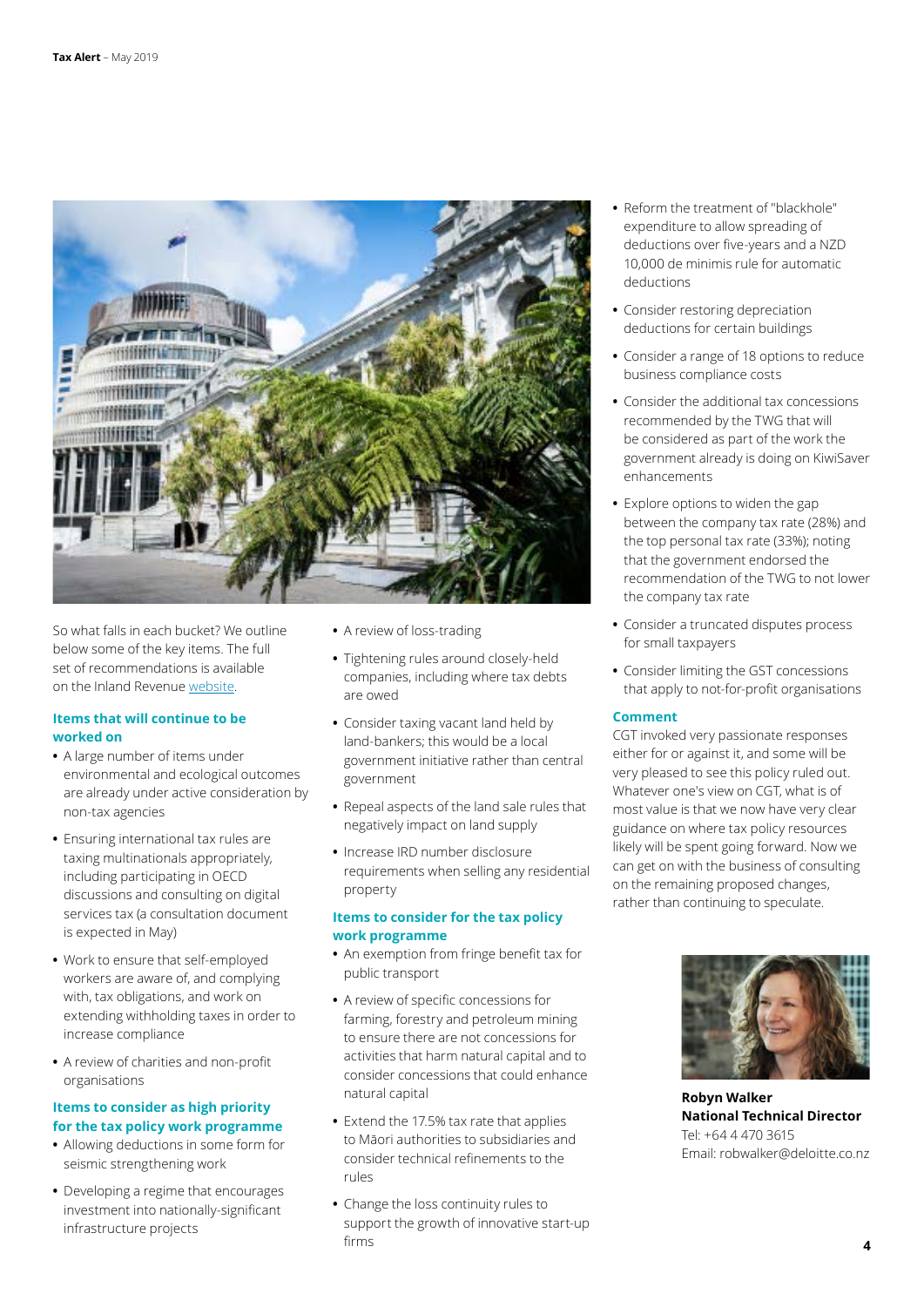# Shareholder/employees: Be careful how you pay yourself

### By Emma Marr



A recently reported decision of the Taxation Review Authority (TRA) emphasises the need for shareholder/employees to carefully document financial transactions with their own companies, to be clear about what those amounts are paid for, and to ensure they pay tax when required. Failing to do so lead to a large tax bill for one particular taxpayer.

The case, *Disputant v Commissioner of Inland Revenue* [2018] NZTRA 9, concerned a taxpayer who received amounts from, or had her personal living expenses paid by, three separate companies over a period of years. She maintained that all amounts were paid to her, or on her behalf, as repayments of loans she had made to the businesses in earlier years. The Commissioner of Inland Revenue maintained that the amounts were either dividends, wages or simply income under ordinary concepts, and the taxpayer should have paid tax on the amounts.

The Commissioner also imposed shortfall penalties for gross carelessness for the unpaid tax. The taxpayer disputed the assessments and the case went to the TRA, which found for the Commissioner. The taxpayer had to pay both overdue tax and shortfall penalties.

The key problem for the taxpayer was that the onus is on taxpayers in such circumstances to establish, on the balance of probabilities, that the Commissioner's assessment was wrong. The taxpayer simply didn't have any evidence to show that she had made the advances to the companies she said she had made, or that the payments made to her or on her behalf by the companies were made to repay those advances. In the absence of any such evidence, the TRA had no choice but to uphold the Commissioner's assessments.

The taxpayer was either a shareholder in, or was associated with someone who was a shareholder in, the three companies. One company imported goods, another sold those imported goods, and the third company ran a fish and chip shop. Over the relevant income years:

- **•** The first company paid the taxpayer regular amounts of money that were described in the bank statements of both the company and the taxpayer as "drawings". The Commissioner assessed the taxpayer on the basis that these amounts were taxable dividends, or alternatively, that they were taxable as income under ordinary concepts.
- **•** The second company's bank account was used to pay for a number of the taxpayer's personal expenses, such as insurance, groceries, gym memberships and clothing. In addition the company regularly paid the taxpayer amounts of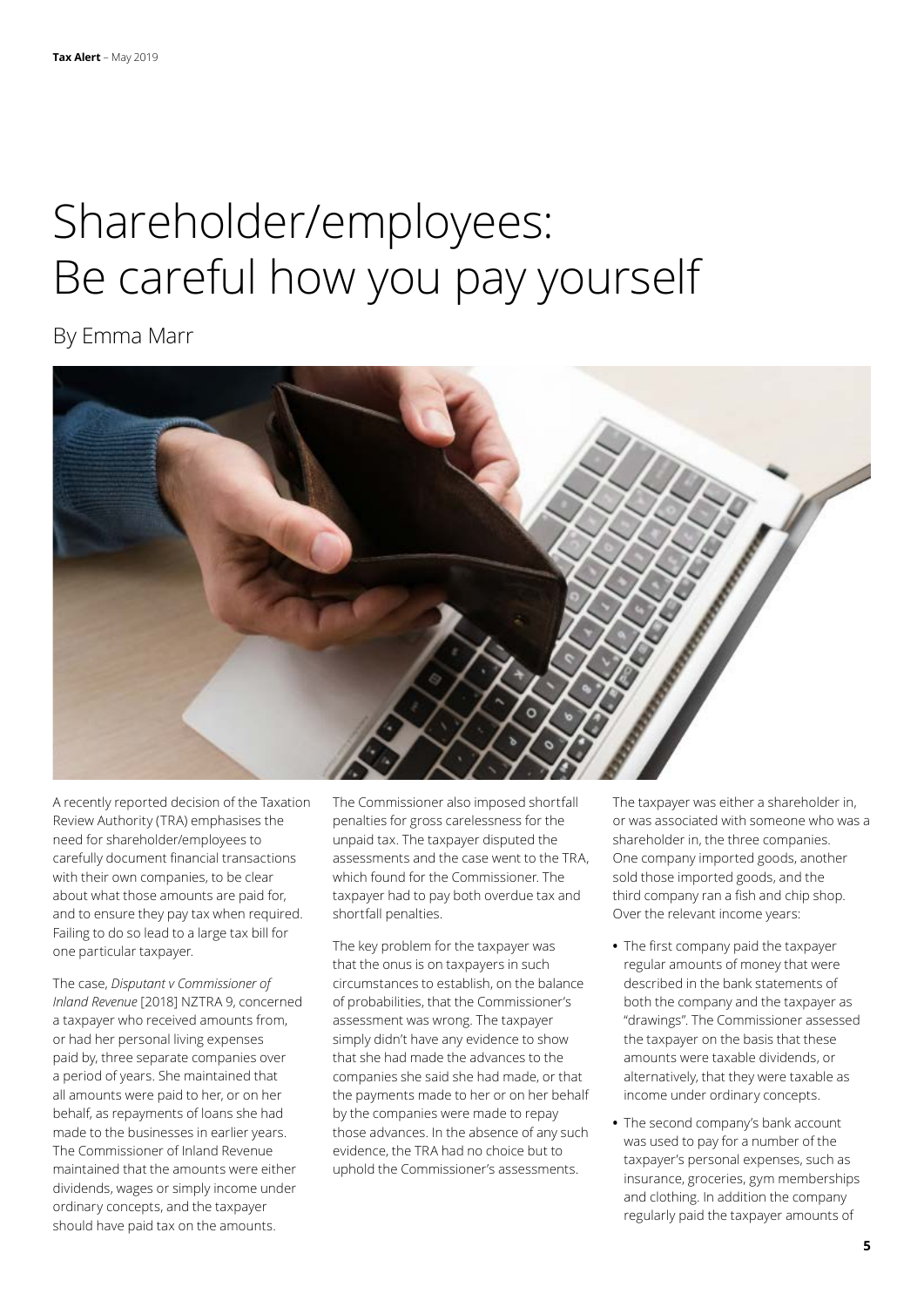

money that were described in the bank statements of both the company and the taxpayer as "wages". The Commissioner assessed these amounts as wages. Additional amounts paid by the company to the taxpayer were assessed as taxable dividends, or alternatively, taxable as income under ordinary concepts.

**•** The third company paid for personal expenses, including groceries, on behalf of the taxpayer. The Commissioner assessed the taxpayer on the basis that these amounts were taxable dividends or, alternatively, that they were taxable as income under ordinary concepts. Other deposits that could be seen in the taxpayer's bank accounts, but for which company bank statements couldn't be found, were assessed by the Commissioner as wages.

The taxpayer maintained that every amount paid to her, or paid on her behalf, was a loan repayment by the company concerned.

There were a number of difficulties with the taxpayer's evidence. The first was that none of the company documents that the taxpayer produced, including the financial statements that were available (which were only in draft and did not cover all the years in question) showed amounts owing to the taxpayer that corresponded

to the amounts she maintained she was owed. In some circumstances, in the years in question, the recorded shareholder balances increased rather than decreased, which contradicted her evidence that the payments she received were to reduce the loans. The taxpayer didn't produce any other company documents, such as loan agreements, board minutes or resolutions, journals or ledgers that supported the loans she described. She also didn't produce any personal documents or accounting records to support the existence of the loans.

The taxpayer maintained she couldn't get all the records she needed because all of the companies had either been in receivership at relevant times or had since been liquidated. However it was also not disputed by the taxpayer that she had made no effort to get the records from the receivers or liquidators.

Further, the taxpayer's evidence was that she had asked her accountant whether a loan repayment should be treated as capital to her or income, and that he had advised it would be a capital amount, so not taxable. The TRA did not dispute the correctness of that advice, but noted that it didn't resolve the question of the character of the payments she had received. If they had been loan payments they would be

capital and not taxable but she was unable to prove that they were loan repayments.

In terms of the payments described as "wages", the taxpayer maintained they were only described that way because the accounting software used by the company didn't have a drop-down box for loan repayments. She also gave evidence that the description of the amounts as wages was to reflect the amount of time she spent in the business so their accountant could properly value the business by "factoring in true wages costs." The TRA noted it was unlikely that an accountant would advise or agree to a company coding amounts that were loan repayments as wages, and that it was more likely the characterisation of the amounts as wages reflected the fact that they were payments for work she actually did for the business. Further, the TRA noted that other amounts paid to the taxpayer were described as "drawings", which didn't reconcile with the taxpayer's evidence that the only way to describe the amounts was as "wages".

The TRA concluded that all the Commissioner's assessments were correct, that the amounts paid were either wages, dividends (being amounts of value transferred to a shareholder due to that shareholding), or income under ordinary concepts.

The Commissioner had also imposed shortfall penalties for gross carelessness. The TRA considered case law on this penalty, which provides some additional commentary on the circumstances in which the penalty should be imposed. The case law establishes that "gross carelessness" includes situations where:

- **•** the position taken has been taken with a complete or high level of disregard for the consequences (ie, that the correct amount of tax won't be paid);
- **•** the taxpayer displays conduct which creates a high risk of a tax shortfall occurring, when a reasonable person would have foreseen that happening;
- **•** the taxpayer was reckless.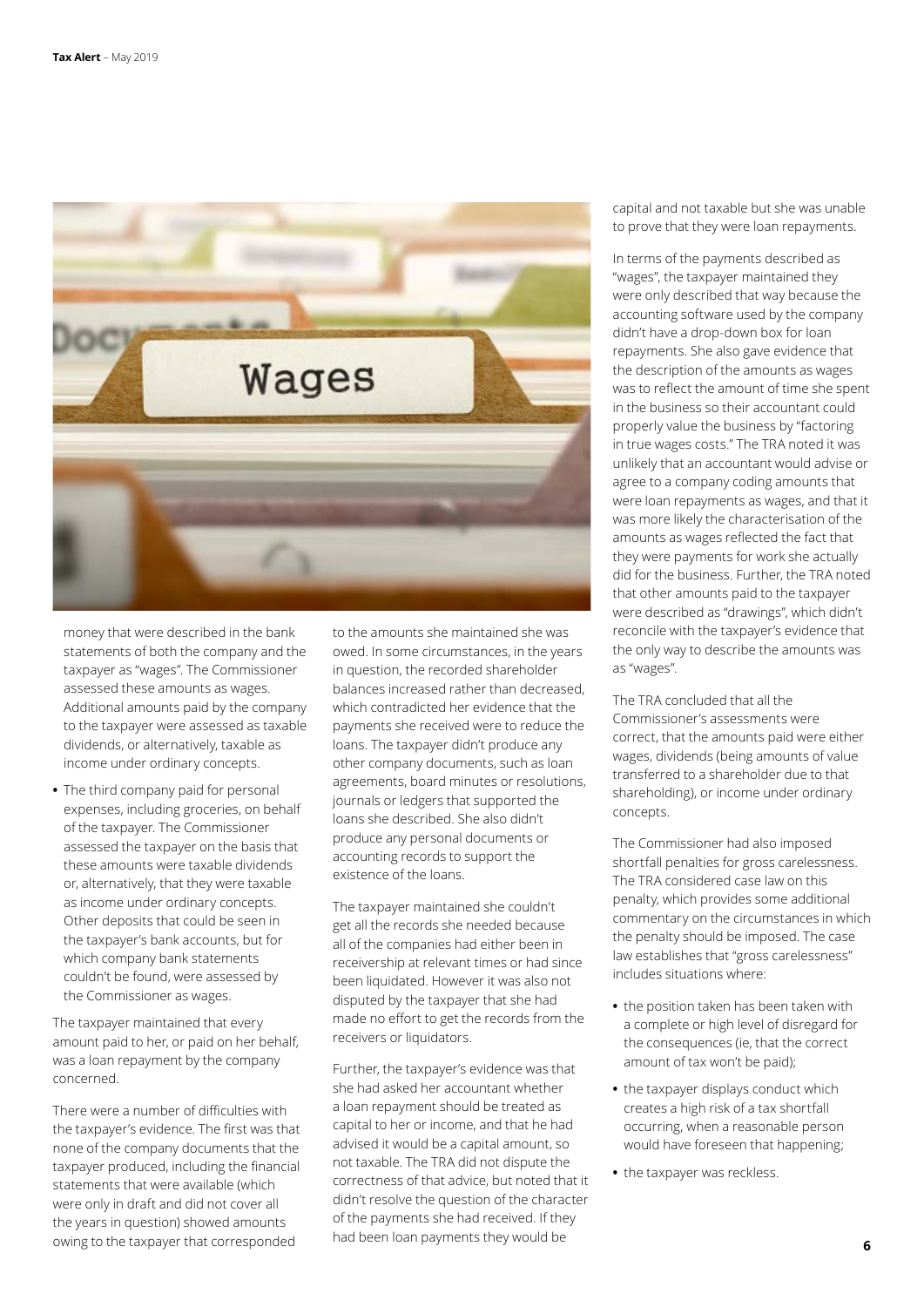In addition, tax legislation provides that an "acceptable tax position" cannot amount to gross carelessness. An "acceptable tax position" is one that is as likely as not to be correct. The TRA considered the taxpayer's actions in light of these tests and concluded that the taxpayer had been grossly careless. The TRA found it was highly relevant that the taxpayer had not kept any records evidencing her position, namely that she had made loans to the three companies, and that the payments to her or on her behalf were repayments of those loans. She had made no effort to get records from those who might have them, or keep her own personal records. The taxpayer had shown a high level of disregard for the consequence of her actions in failing to disclose the income she had received and pay tax on those amounts.

The TRA also found it was notable that the taxpayer took the relevant tax positions when she was already under audit. In those circumstances deciding to completely omit the payments from her tax returns was a fairly high-risk position to take, and the TRA considered that any taxpayer under audit should take particular care with filing their tax returns

Ultimately, the taxpayer was found to have underpaid tax of around \$70,000, and was liable for shortfall penalties of nearly \$14,000 (after a 50% reduction for previous good behaviour). The TRA summarised the case by saying:

*The obligation was clearly on the disputant to be able to produce contemporaneous documentary evidence to show that amounts paid by her to the companies were loans, and that the amounts paid to her, or on her behalf, were in fact repayments of those loans, and therefore non-taxable.* [Emphasis added]

Shareholder/employees need to carefully document financial transactions with their own companies, to be clear about what those amounts are paid for, and to ensure they pay tax when required.

The key is to create and retain contemporaneous documentary evidence, which reconciles with the facts, and is properly disclosed when taking a tax position. It is also important to note that there are options available, when you wish to take a particular tax position, that will allow you to protect yourself from penalties if the Commissioner disagrees with the tax position taken.

If you have any questions about how to correctly document your own business transactions and/or protect yourself from penalties, please speak to your usual Deloitte tax advisor.



**Emma Marr Associate Director** Tel: +64 4 470 3786 Email: emarr@deloitte.co.nz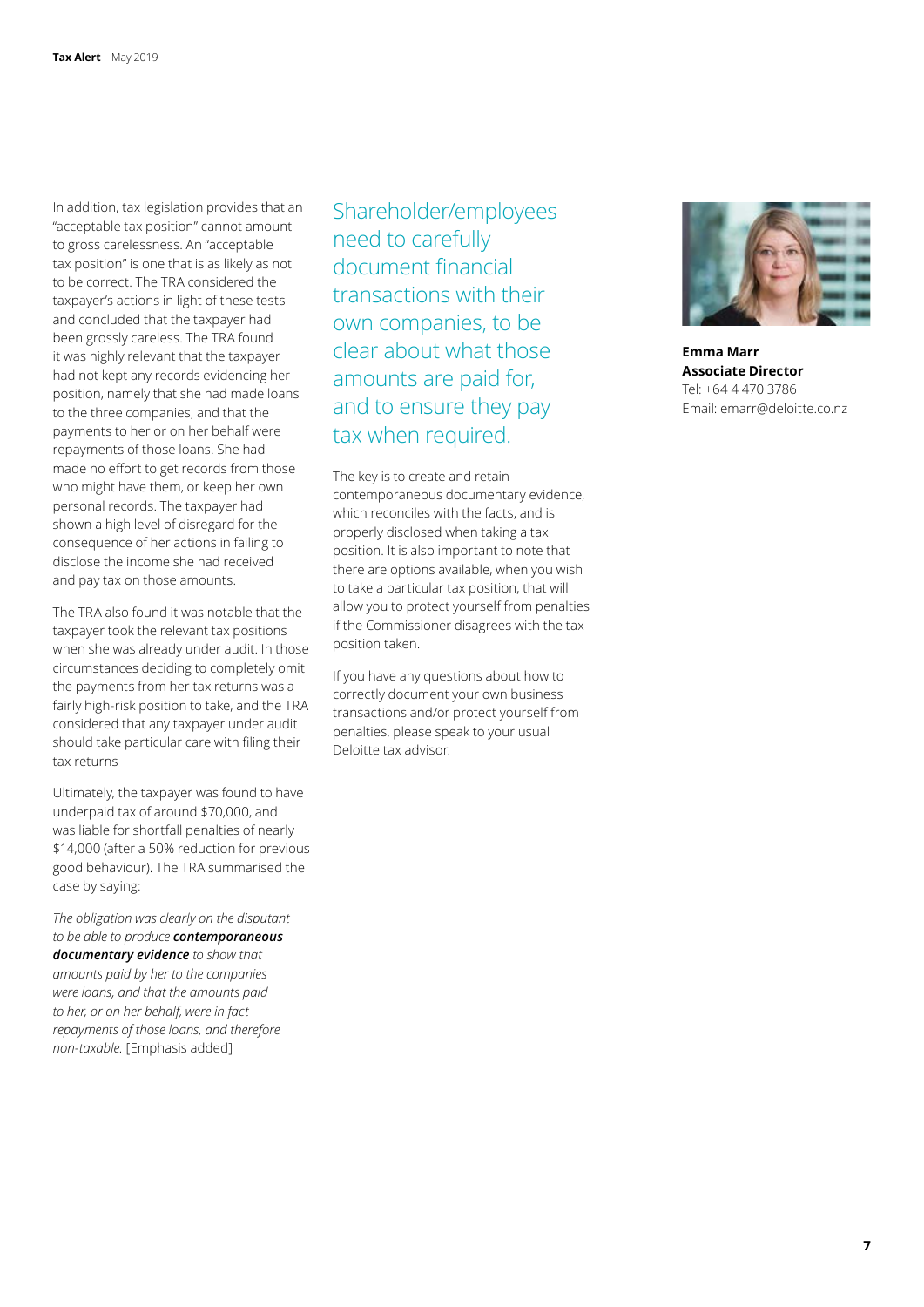## Chatfield Court of Appeal decision – a triumph for Inland Revenue masquerading as a win for the taxpayer?

By Virag Singh and Jeremy Beckham



On 28 March 2019, the Court of Appeal delivered its judgment in *CIR v Chatfield & Co Ltd* [2019] NZCA 73. The case was an appeal by the Commissioner of Inland Revenue against a High Court decision where Chatfield successfully challenged the Commissioner's decision to issue notices under section 17 of the Tax Administration Act 1994 (TAA) (section 17 notices). The section 17 notices were issued following an exchange of information request (EOI request) from the Korean National Tax Service (NTS). The Court of Appeal upheld the decision of the High Court to quash the section 17 notices.

While this was a rare win for the taxpayer in a judicial review context, a careful reading of the decision sets a low bar for our competent authority to lawfully discharge their obligations when considering an EOI request. Taxpayers will take little comfort from this decision and what it means for EOI requests going forward.

### **The facts**

Chatfield is a firm of accountants and the registered tax agent for several NZ companies associated with Mr Huh, a Korean national with NZ residency. The NTS commenced a tax investigation in Korea into the affairs of Mr Huh and made an EOI request under Art 25 of the New Zealand-Korea Double Tax Agreement (the NZ-Korea DTA). The EOI request was received by Mr Nash who has held the position of competent authority in terms of NZ's DTA network since March 1994 and is responsible for exchanges of information with NZ's treaty partners. In response to the EOI request, Ms Forrest (an IRD investigations team leader) subsequently issued section 17 notices to Chatfield requesting the production of various documents and records.

Chatfield commenced review proceedings challenging the decision to issue the section 17 notices. It was accepted by

the parties that the Commissioner's sole purpose in issuing the section 17 notices was to obtain information requested by the NTS for possible exchange under Art 25 of the NZ-Korea DTA. No NZ tax revenue was at issue.

In the High Court, Wylie J was not satisfied that appropriate inquiries were made by Mr Nash to ensure compliance with the requirements under the NZ-Korea DTA for an exchange of information. Our previous Deloitte Tax Alert Article on the High Court decision can be found [here.](https://www2.deloitte.com/nz/en/pages/tax-alerts/articles/high-court-not-satisfied-power-issue-section-17-lawfully-exercised.html)

### **The Court of Appeal decision**

The Court of Appeal determined that there were six issues that it needed to resolve. Of these six issues, probably the most important concerned what is lawfully required by Inland Revenue when responding to EOI requests. In relation to the other issues, the Court of Appeal agreed with Wylie J's conclusions in a number of important areas. These include that the decision to issue the section 17 notices was in fact justiciable (i.e. suitable for a court to resolve) and that a correctness standard should apply to the intensity of review (i.e. what does the DTA actually require of the decision-maker).

The core issue was whether Mr Nash lawfully discharged his obligations as competent authority when considering the EOI request under the NZ-Korea DTA. Art 25 of the DTA requires that the information requested is "necessary" for carrying out the provisions of the DTA. The OECD model convention in 2005 replaced the word "necessary" with the words "foreseeably relevant", although this change was not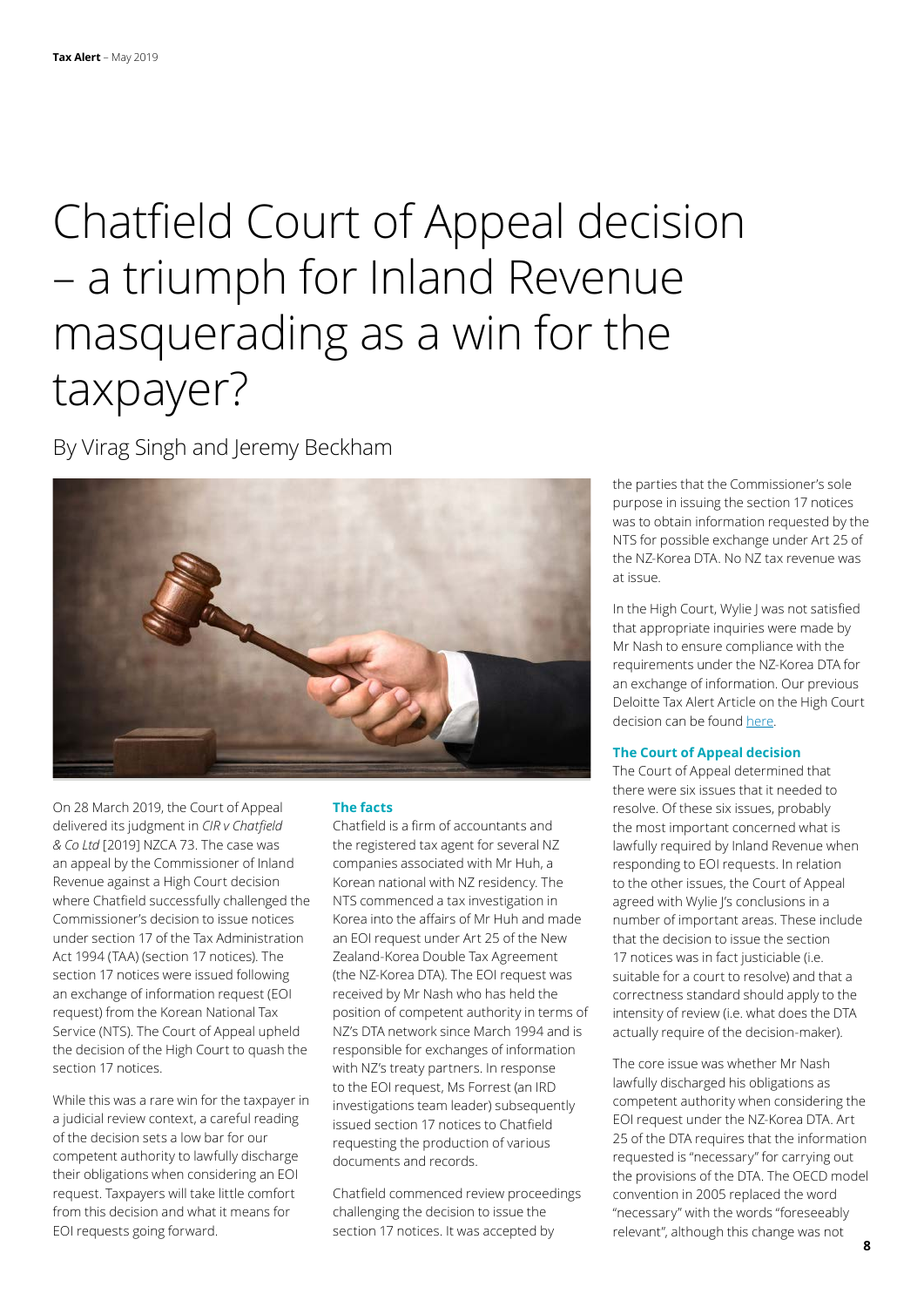carried through in the NZ-Korea DTA.

In the High Court, Wylie J accepted the submission that it was incumbent on Mr Nash to be satisfied "by clear and specific evidence" that all of the information requested by the NTS was needed or required in relation to an investigation, or other action, being taken by the NTS against a Korean taxpayer. In this regard, Wylie J noted that the evidence provided by Mr Nash in an affidavit was all "relatively vague" and it "suggests there has been no hard inquiry into the necessity for any exchange".

The Court of Appeal on the other hand considered that the hard inquiry approach contemplated by Wylie J overstated the obligation on the competent authority on receipt of an EOI request. The Court generally agreed with submissions made by the Commissioner that the competent authority could not be expected to inquire into the factual assertions underlying the request, nor as to the law in the other jurisdiction. Moreover, provided that the competent authority was not put on inquiry as to some irregularity, then Mr Nash was entitled to take the statements in the request letter at face value.

Despite this difference of views, the Court of Appeal nevertheless considered that Mr Nash's assessment of the EOI request was not lawful by reference to the requirements of Art 25 of the DTA. This was because Mr Nash in his evidence referred variously to both the "necessary" threshold and to the "relevance" threshold as having apparent application to his decision. As such, the Court was forced to conclude that "Mr Nash asked the wrong question in his application of the 'necessary or relevant' test".

#### **Deloitte comment**

The Court of Appeal decision represents a significant watering down of the high benchmark test for the consideration of EOI requests that was outlined by Wylie J in the High Court. Following the High Court decision, it was hoped that Inland Revenue would re-examine its decisionmaking processes and put in place suitable checks and balances for responding to EOI requests. It is difficult to imagine that Inland Revenue will now feel the need to

apply the same rigour to its consideration of EOI requests following the Court of Appeal decision. The hard inquiry approach contended for by Wylie J was not accepted by the Court of Appeal, which was prepared to accept that the competent authority is entitled (absent some irregularity) to take an EOI request at face value.

The Court of Appeal judgment leaves the impression that the Commissioner's case failed on a technicality in not applying the correct standard when considering the EOI request. Had the correct standard been applied, there was no suggestion in the judgment that the consideration of the EOI request against Art 25 of the NZ-Korea DTA was any less rigorous than it needed to be. This implies that the competent authority really does not have to do much on receipt of an EOI request, provided that the request itself states that it is necessary or relevant (as the case may be).

The decision therefore sets a concerning precedent in lowering the bar for Inland Revenue's consideration of EOI requests moving forward. In particular:

- **•** Given that the competent authority is more or less entitled to accept an EOI request at face value, could this lead to inappropriate scrutiny of a taxpayer's operations in other countries if, for example, a less scrupulous revenue authority demands information that it arguably should not be entitled to in the relevant other jurisdiction?
- **•** Will a taxpayer still be able to put Inland Revenue on notice as to some irregularity when responding to a section 17 notice and must this irregularity be considered by Inland Revenue when responding to an EOI request? Can a taxpayer have confidence in Inland Revenue to give due regard to the issues raised?

In a post-BEPS reforms world, the Commissioner has new powers to request information from multinational groups. There is also an increased expectation of EOI requests between revenue authorities to counteract BEPS activity. Without the hard inquiry approach for considering EOI requests contended for by the High Court, taxpayers will be left with little

more than hope that the competent authority will exercise due judgement and perform robust checks when responding to an EOI request. This can be balanced with the Court of Appeal confirming that Inland Revenue must show it has satisfied itself that a foreign government's request complies with the express criteria in the relevant EOI article – and that the competent authority's decision is reviewable notwithstanding the request has originated from a foreign government.

For more information contact your usual Deloitte tax advisor.



**Virag Singh Director** Tel: +64 9 952 4208 Email: vsingh@deloitte.co.nz



**Jeremy Beckham Manager** Tel: +64 9 303 0929 Email: jbeckham@deloitte.co.nz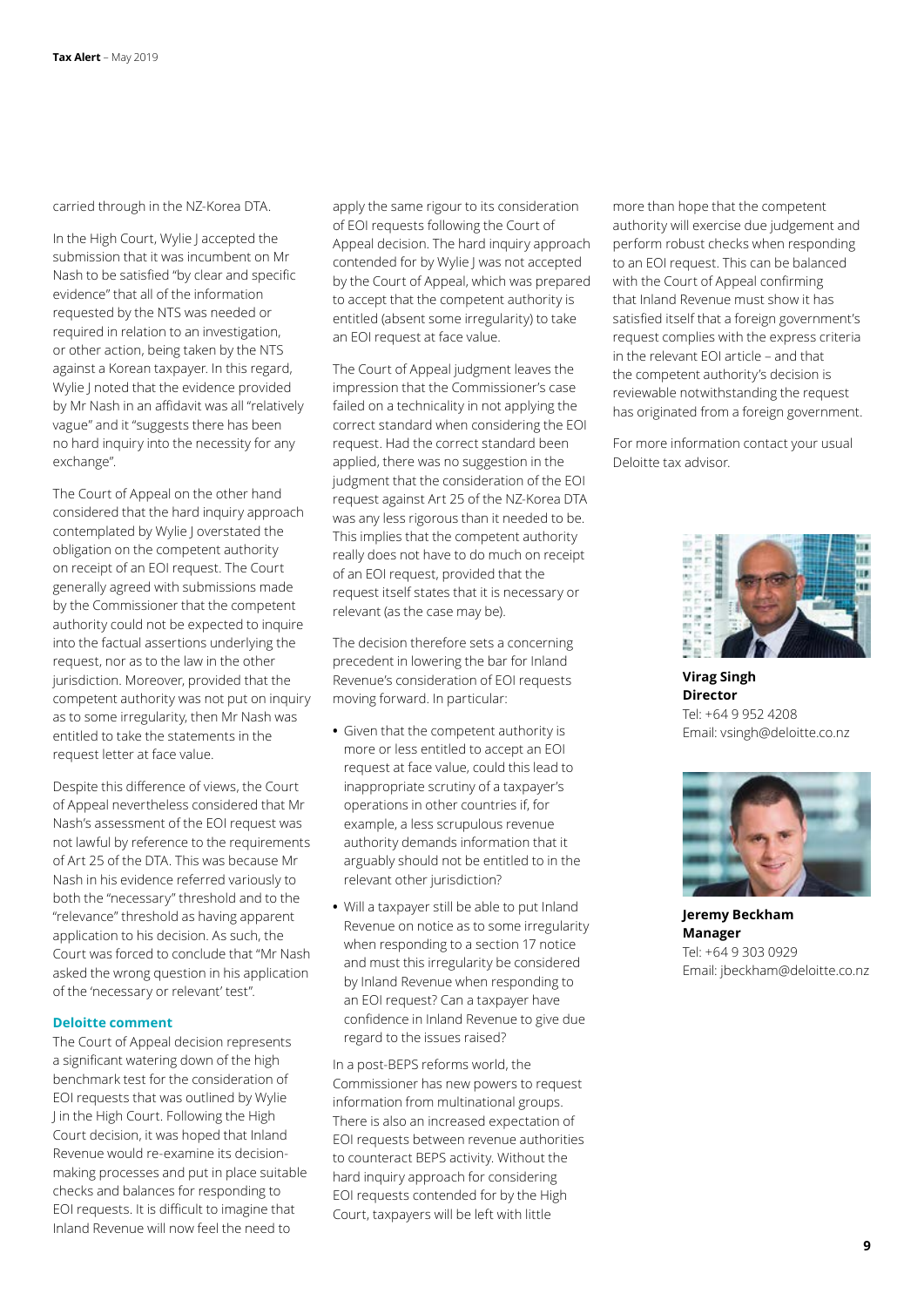## Permanent Establishment antiavoidance guidance finalised – Where to from here?

By Bart de Gouw and Young Jin Kim



Inland Revenue has recently released their finalised guidance on Permanent Establishment (**PE**) anti-avoidance rules in the [April issue](https://www.classic.ird.govt.nz/resources/0/b/0b4916ee-f061-4bec-9ef2-e59da31ed71c/tib-vol31-no3.pdf) of Tax Information Bulletin (**TIB**). The Permanent Establishment antiavoidance provisions were introduced last year in the Taxation (Neutralising Base Erosion and Profit Shifting) Act 2018 and take effect for income years starting on or after 1 Iuly 2018.

These rules broadly apply to groups with a consolidated global turnover of more than €750m, and deem a non-resident to have a PE in New Zealand if a related entity carries out sales activities on behalf of that non-resident in New Zealand under an arrangement with a more than incidental purpose of tax avoidance. Where applicable, a PE is deemed to exist for the purpose of any applicable DTA (and therefore effectively overrides the PE definition in the relevant DTA).

The rules can apply to a multinational group where a non-resident group member has the contractual relationship with the New Zealand customers and a facilitator (being a New Zealand subsidiary, employees of a non-resident group member or an otherwise economically dependent person) helps bring about the particular supply for the non-resident group member. Once the PE anti-avoidance rules apply, the revenue derived by the non-resident group member from New Zealand customers is deemed to have a New Zealand source.

Given the adverse consequences that may result, taxpayers may wish to review the finalised guidance on PE anti-avoidance rules included in the recent TIB and compare this against the group's operating model in New Zealand to form a view on whether there is a risk of a deemed PE.

For taxpayers who desire greater certainty in respect of these new rules, the next step may be to obtain an indicative view or a private binding ruling from the Commissioner. Recent amendments to the Tax Administration Act 1994 explicitly give the Commissioner authority to make a private binding ruling on whether a person carries on business though a PE or a fixed establishment. While we have sought private formal rulings from Inland Revenue in the past on the application of the Income Tax rules (which would inherently include PE issues), these changes have confirmed that Inland Revenue are open to having specific discussions with taxpayers on PE issues and providing a ruling where appropriate.



**Bart de Gouw Partner** Tel: +64 9 303 0889 Email: bdegouw@deloitte.co.nz



**Young Jin Kim Consultant** Tel: +64 9 306 436 Email: youngjinkim@deloitte.co.nz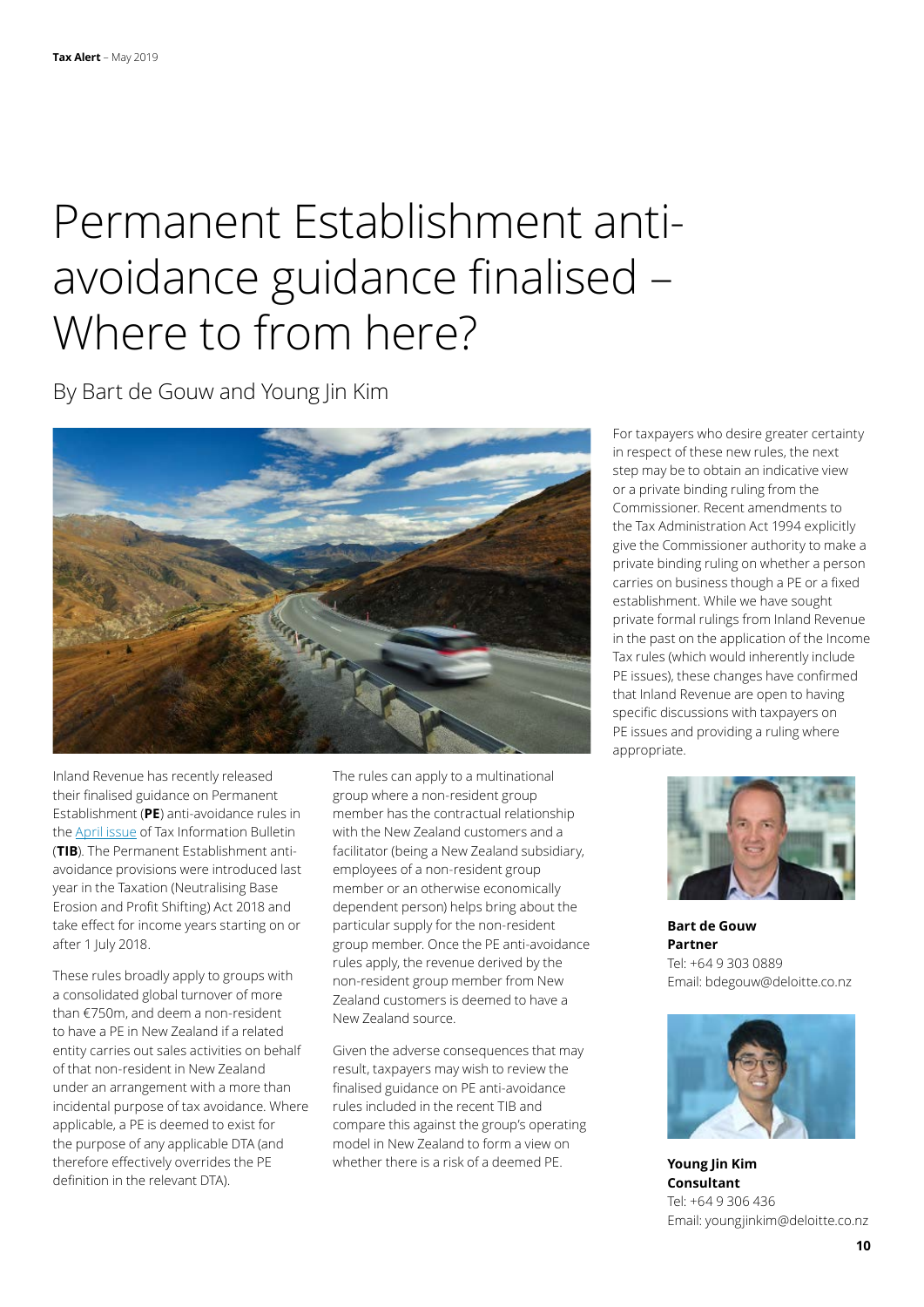### Snapshot of Recent Developments: May Tax Alert



#### **Policy Developments: Special reports on BEPS**

On 29 April 2019, Inland Revenue released the [finalised special reports](https://taxpolicy.ird.govt.nz/publications/2019-sr-beps-final/overview) on the base erosion and profit shifting (BEPS) measures that are now in force as a result of the Taxation (Neutralising Base Erosion and Profit Shifting) Act 2018 . These are special reports on separate topics for BEPS rules including interest limitation, hybrids, transfer pricing, permanent establishment, and administrative measures. The final versions were first published in the [April](https://www.classic.ird.govt.nz/resources/0/b/0b4916ee-f061-4bec-9ef2-e59da31ed71c/tib-vol31-no3.pdf)  [2019 Tax Information Bulletin](https://www.classic.ird.govt.nz/resources/0/b/0b4916ee-f061-4bec-9ef2-e59da31ed71c/tib-vol31-no3.pdf) (TIB) but there have been some minor corrections made since. These changes can be found on the Inland Revenue's [Tax Policy website](https://taxpolicy.ird.govt.nz/publications/2019-sr-beps-final/changes).

### **SOP No 204 for the R&D Bill**

On 30 April 2019, a Supplementary Order Paper ([SOP\)](http://legislation.govt.nz/sop/government/2019/0204/latest/whole.html#LMS190557) was introduced in relation to the [Taxation \(Research and Development](http://legislation.govt.nz/bill/government/2018/0108/latest/LMS110236.html?search=ts_act%40bill%40regulation%40deemedreg_Taxation+(Research+and+Development+Tax+Credits)+Bill+_resel_25_a&p=1)  [Tax Credits\) Bill](http://legislation.govt.nz/bill/government/2018/0108/latest/LMS110236.html?search=ts_act%40bill%40regulation%40deemedreg_Taxation+(Research+and+Development+Tax+Credits)+Bill+_resel_25_a&p=1). This SOP makes minor remedial typographic corrections and corrects a fault of expression, to ensure that Callaghan Innovation has access to necessary Inland Revenue administrative information for the administration of research and development tax credits. This bill is still on track to be enacted by the end of May 2019.

### **Information Release – Options for taxing the digital economy**

On 3 April 2019, Inland Revenue released [policy and cabinet papers](https://taxpolicy.ird.govt.nz/sites/default/files/2019-ir-cab-19-sub-0041.pdf) on its policy website that were considered by Cabinet in February 2019 relating to the decision to proceed with a discussion document on taxing the digital economy. New Zealand considers the three OECD proposals for taxing the digital economy. In the information release, Inland Revenue comments that:

- **•** the Digital Services Tax (DST) initially proposed would be like the one proposed by the UK;
- **•** any DST would only be introduced if the OECD is unable to arrive at an international solution in a reasonable time-frame and a critical mass of other countries also adopt DSTs; and
- **•** the DST would be an interim measure that would cease to apply once an international solution was fully implemented.

The papers also note that the Government sees real benefits in aligning New Zealand's position on a DST with Australia. Since these cabinet papers were released, the Australian Government has announced it will [not introduce](https://www.taxathand.com/article/11300/Australia/2019/Interim-digital-services-tax-will-not-be-introduced) an interim DST solution but will continue to participate in the

OECD initiative. It will be interesting to see what affect this development has on the New Zealand Government's thinking. A discussion document is still expected in May 2019.

### **Special Reports on the ARMTARM Act now available**

On 12 April 2019, Inland Revenue released two special reports providing early information on the [Taxation \(Annual](http://www.legislation.govt.nz/act/public/2019/0005/latest/LMS55115.html?search=ad_act%40bill%40regulation%40deemedreg_modernising_____25_ac%40bc%40rc%40dc%40apub%40aloc%40apri%40apro%40aimp%40bgov%40bloc%40bpri%40bmem%40rpub%40rimp_ac%40bc%40rc%40ainf%40anif%40aaif%40bcur%40rinf%40rnif_h_aw_se&p=1&sr=1)  [Rates for 2018–19, Modernising Tax](http://www.legislation.govt.nz/act/public/2019/0005/latest/LMS55115.html?search=ad_act%40bill%40regulation%40deemedreg_modernising_____25_ac%40bc%40rc%40dc%40apub%40aloc%40apri%40apro%40aimp%40bgov%40bloc%40bpri%40bmem%40rpub%40rimp_ac%40bc%40rc%40ainf%40anif%40aaif%40bcur%40rinf%40rnif_h_aw_se&p=1&sr=1)  [Administration, and Remedial Matters\)](http://www.legislation.govt.nz/act/public/2019/0005/latest/LMS55115.html?search=ad_act%40bill%40regulation%40deemedreg_modernising_____25_ac%40bc%40rc%40dc%40apub%40aloc%40apri%40apro%40aimp%40bgov%40bloc%40bpri%40bmem%40rpub%40rimp_ac%40bc%40rc%40ainf%40anif%40aaif%40bcur%40rinf%40rnif_h_aw_se&p=1&sr=1) Act 2019. The special reports cover the new rules for:

- **•** [simplifying tax administration](https://taxpolicy.ird.govt.nz/sites/default/files/2019-sr-individuals-v2.pdf)  [individuals' income tax](https://taxpolicy.ird.govt.nz/sites/default/files/2019-sr-individuals-v2.pdf)
- **•** [the taxation of bloodstock](https://taxpolicy.ird.govt.nz/sites/default/files/2018-sr-bloodstock.pdf)

Complete coverage of the new Act will be published in the May 2019 edition of the Tax Information Bulletin.

### **Correction of Errors in Employment Income Information**

The [Tax Administration \(Correction of](http://legislation.govt.nz/regulation/public/2019/0062/latest/LMS170521.html?search=ad_act%40bill%40regulation%40deemedreg_regulations__2019___25_ac%40bc%40rc%40dc%40apub%40aloc%40apri%40apro%40aimp%40bgov%40bloc%40bpri%40bmem%40rpub%40rimp_ac%40bc%40rc%40ainf%40anif%40bcur%40rinf%40rnif%40raif%40rasm%40rrev_h_aw_se&p=1&sr=1)  [Errors in Employment Income Information\)](http://legislation.govt.nz/regulation/public/2019/0062/latest/LMS170521.html?search=ad_act%40bill%40regulation%40deemedreg_regulations__2019___25_ac%40bc%40rc%40dc%40apub%40aloc%40apri%40apro%40aimp%40bgov%40bloc%40bpri%40bmem%40rpub%40rimp_ac%40bc%40rc%40ainf%40anif%40bcur%40rinf%40rnif%40raif%40rasm%40rrev_h_aw_se&p=1&sr=1)  [Regulations 2019](http://legislation.govt.nz/regulation/public/2019/0062/latest/LMS170521.html?search=ad_act%40bill%40regulation%40deemedreg_regulations__2019___25_ac%40bc%40rc%40dc%40apub%40aloc%40apri%40apro%40aimp%40bgov%40bloc%40bpri%40bmem%40rpub%40rimp_ac%40bc%40rc%40ainf%40anif%40bcur%40rinf%40rnif%40raif%40rasm%40rrev_h_aw_se&p=1&sr=1) came into force on 1 April 2019. These Regulations are made under section 23N of the Tax Administration Act 1994 about how errors in an employer's employment income information for a payday may be corrected, including the nature and types of errors that are able to be corrected by employers and the manner in which errors may be corrected.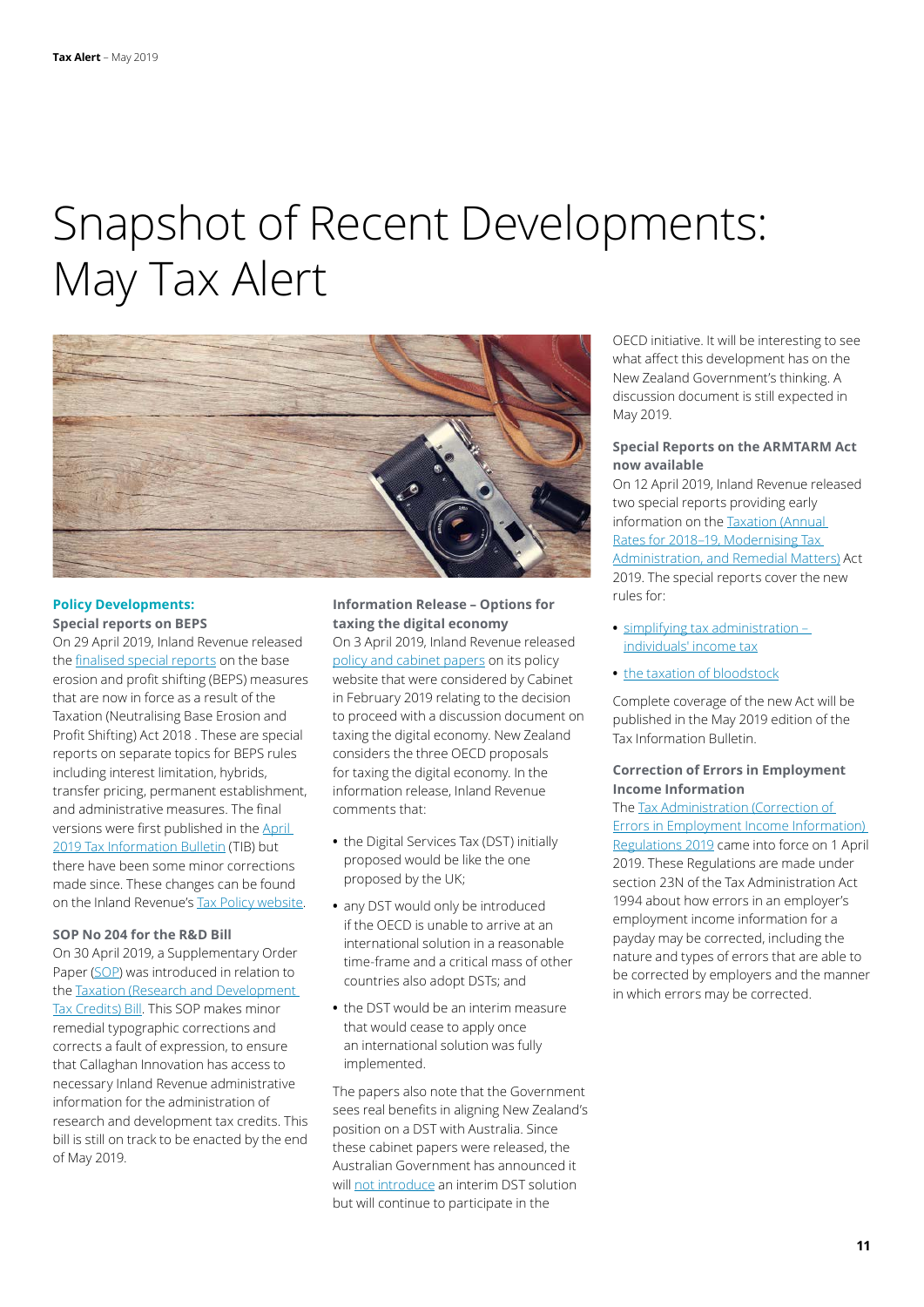

### **Finalised Inland Revenue Items: Who can confirm an income statement of a deceased person?**

On 15 April 2019, Inland Revenue released an operational statement 19/02. This lists the persons who are able to confirm an income statement of a deceased person under s RZ 15 of the Income Tax Act 2007 and who can provide information to the Commissioner to finalise a deceased person's tax account under s 22F of the Tax Administration Act 1994 where the deceased does not have a will and no executor or administrator has been appointed.

### **Income tax – attribution rule for income from personal services – Interpretation Statement IS 19/02**

On 18 April 2019, Inland Revenue released a finalised interpretation statement IS 19/02: Income tax – attribution rule for income from personal services. This item makes minor amendments to, and replaces, IS 18/03 which provides guidance on the application of ss GB 27 to GB 29 of the Income Tax Act 2007.

### **Question We've Been Asked – Provisional tax – impact on employees who receive one-off amounts of income without tax deducted – QB 19/03**

On 24 April 2019, the QB 19/03: Provisional tax – impact on employees who receive one-off amounts of income without tax deducted was released by the Inland Revenue. This finalised statement concerns the provisional tax and UOMI implications when an employee receives a one-off amount of income that has not had tax deducted at source. It considers the implications for the year of receipt and the following year. For more information refer our [previous article](https://www2.deloitte.com/nz/en/pages/tax-alerts/articles/guidance-tricky-provisional-tax-issues-released.html) on the draft version.

### **Question We've Been Asked – Income tax – provisional tax and use of money interest implications for a person in**

**their first year of business – QB 19/04** On 24 April 2019, Inland Revenue released QB 19/04: Income tax – provisional tax and use of money interest implications for a person in their first year of business. QB 19/04 covers the provisional tax and UOMI implications of a person in their first year of business and considers the relevance of the definition of a "taxable activity" – a concept borrowed from the Goods and Services Tax Act 1985. For more information refer to our [previous article](https://www2.deloitte.com/nz/en/pages/tax-alerts/articles/guidance-tricky-provisional-tax-issues-released.html) on the draft version.